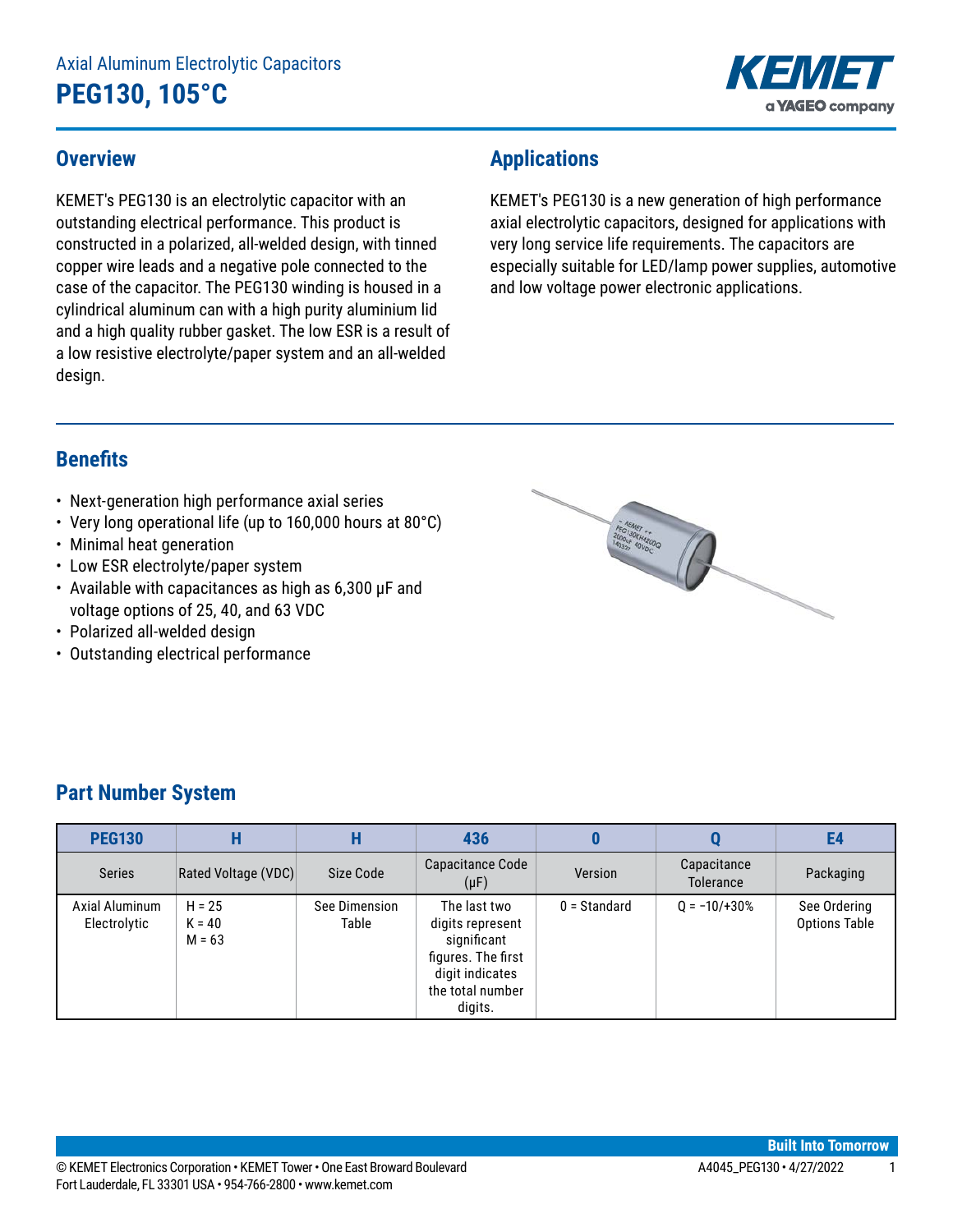

## **Performance Characteristics**

| <b>Item</b>                                               | <b>Performance Characteristics</b>                                                                                                                                                                                                                                                                                |              |  |  |  |  |  |  |
|-----------------------------------------------------------|-------------------------------------------------------------------------------------------------------------------------------------------------------------------------------------------------------------------------------------------------------------------------------------------------------------------|--------------|--|--|--|--|--|--|
| Capacitance Range                                         | $900 - 6,300 \,\mu F$                                                                                                                                                                                                                                                                                             |              |  |  |  |  |  |  |
| <b>Rated Voltage</b>                                      | $25 - 63 \text{ VDC}$                                                                                                                                                                                                                                                                                             |              |  |  |  |  |  |  |
| <b>Operating Temperature</b>                              | $-40$ to $+105^{\circ}$ C                                                                                                                                                                                                                                                                                         |              |  |  |  |  |  |  |
| Capacitance Tolerance                                     | $-10/+30\%$ at 100 Hz/+20°C                                                                                                                                                                                                                                                                                       |              |  |  |  |  |  |  |
| <b>Operational Lifetime</b>                               | 45,000 hours at +105 $^{\circ}$ C (hours, D = 20 mm)                                                                                                                                                                                                                                                              |              |  |  |  |  |  |  |
| Shelf Life                                                | 5,000 hours at +105°C or 10 years at +40°C 0 VDC                                                                                                                                                                                                                                                                  |              |  |  |  |  |  |  |
|                                                           | l = 0.003 CV + 4.0 (μA)                                                                                                                                                                                                                                                                                           |              |  |  |  |  |  |  |
| Leakage Current                                           | C = rated capacitance ( $\mu$ F), V = rated voltage (VDC). Voltage applied for 5 minutes at +20°C.                                                                                                                                                                                                                |              |  |  |  |  |  |  |
|                                                           | Procedure                                                                                                                                                                                                                                                                                                         | Requirements |  |  |  |  |  |  |
| <b>Vibration Test Specifications</b>                      | 0.75 mm displacement amplitude or 10 g maximum<br>No leakage of electrolyte or other visible<br>acceleration. Vibration applied for three 2-hour<br>damage. Deviations in capacitance from initial<br>sessions at $10 - 2,000$ Hz (capacitor clamped by body).<br>measurements must not exceed: $\Delta$ C/C < 5% |              |  |  |  |  |  |  |
| <b>Standards</b><br>IEC 60384-4 long life grade 40/125/56 |                                                                                                                                                                                                                                                                                                                   |              |  |  |  |  |  |  |

# **Compensation Factor of Ripple Current (RC) vs. Frequency**

| Frequency   | 100 Hz | 300 Hz | 1 kHz | 5 kHz | 100 kHz |
|-------------|--------|--------|-------|-------|---------|
| Coefficient | 0.35   | 0.57   | 0.80  | 1.00  | 1.04    |

# **Test Method & Performance**

| <b>Endurance Life Test</b>          |                                                                                                  |  |  |  |  |  |  |
|-------------------------------------|--------------------------------------------------------------------------------------------------|--|--|--|--|--|--|
| Conditions                          | Performance                                                                                      |  |  |  |  |  |  |
| Temperature                         | $+105^{\circ}$ C                                                                                 |  |  |  |  |  |  |
| <b>Test Duration</b>                | 12,000 hours                                                                                     |  |  |  |  |  |  |
| <b>Ripple Current</b>               | Maximum ripple current specified in table                                                        |  |  |  |  |  |  |
| Voltage                             | The sum of DC voltage and the peak AC voltage must not exceed the rated voltage of the capacitor |  |  |  |  |  |  |
| Performance                         | The following specifications will be satisfied when the capacitor is tested at $+20^{\circ}$ C:  |  |  |  |  |  |  |
| Capacitance Change                  | Within 15% of the initial value                                                                  |  |  |  |  |  |  |
| <b>Equivalent Series Resistance</b> | Does not exceed 200% of the initial value                                                        |  |  |  |  |  |  |
| Leakage Current                     | Does not exceed leakage current limit                                                            |  |  |  |  |  |  |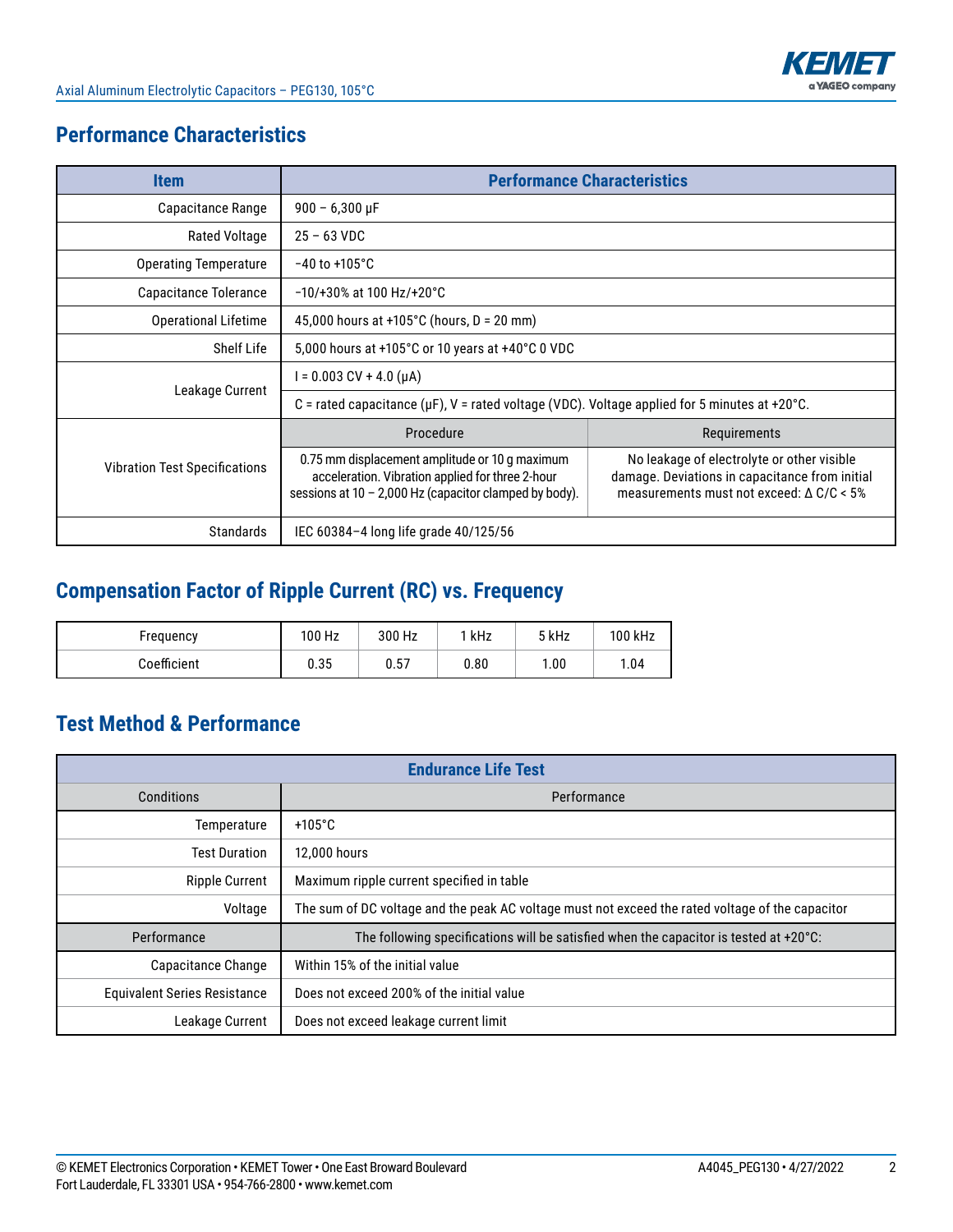

# **Ordering Options Table**

| <b>Packaging Kind</b>             | <b>Lead Length (mm)</b> | <b>Lead and</b><br><b>Packaging Code</b> |  |  |  |  |  |  |
|-----------------------------------|-------------------------|------------------------------------------|--|--|--|--|--|--|
| <b>Standard Packaging Options</b> |                         |                                          |  |  |  |  |  |  |
| Bulk (box)                        | L1 (Obsolete)           |                                          |  |  |  |  |  |  |
| Trav                              | $40 + 3/-2$             | F4                                       |  |  |  |  |  |  |

#### **Dimensions – Millimeters**



| <b>Size</b><br><b>Code</b>                                                                                                                                                                                     |      | <b>Dimensions in mm</b> | <b>Tray</b>    | <b>Approximate</b> |    |                               |  |  |
|----------------------------------------------------------------------------------------------------------------------------------------------------------------------------------------------------------------|------|-------------------------|----------------|--------------------|----|-------------------------------|--|--|
|                                                                                                                                                                                                                | D    |                         |                |                    |    | <b>Weight</b><br><b>Grams</b> |  |  |
|                                                                                                                                                                                                                | ±0.5 | ±1                      | <b>Minimum</b> | ±0.03              | ±2 |                               |  |  |
| Н                                                                                                                                                                                                              | 20   | 29.0                    | 35.0           | 1.0                | 40 | 13                            |  |  |
|                                                                                                                                                                                                                | 20   | 37.0                    | 43.0           | 1.0                | 40 | 20                            |  |  |
|                                                                                                                                                                                                                | 20   | 46.0                    | 52.0           | 1.0                | 40 | 24                            |  |  |
| Note: L1 is KEMET's recommendation for minimum distance between symmetrical lead bend. Available only for<br>customer specific part numbers. Lead bend dimensions must be specified and confirmed per article. |      |                         |                |                    |    |                               |  |  |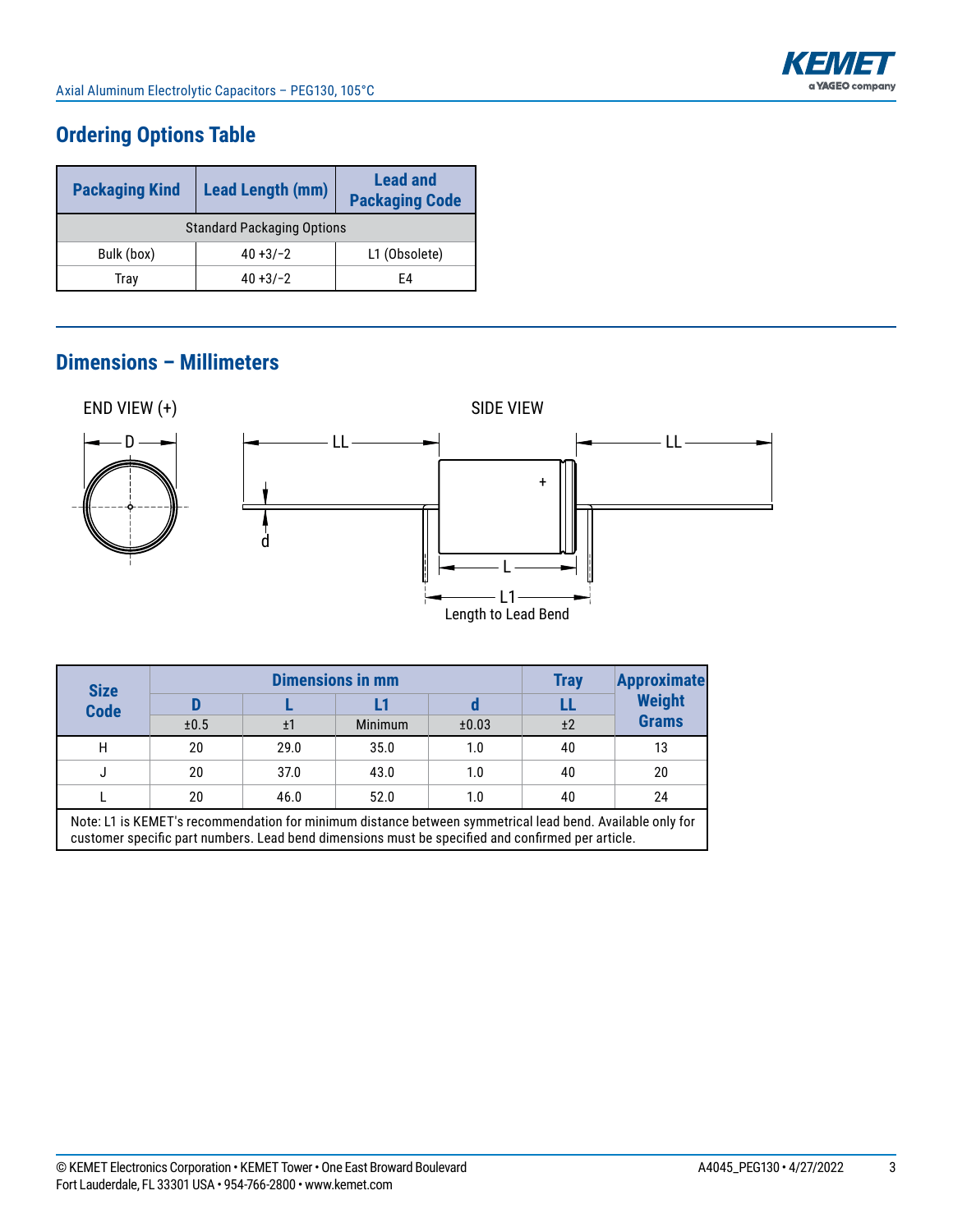

## **Shelf Life**

The capacitance, ESR and impedance of a capacitor will not change significantly after extended storage periods, however, the leakage current will very slowly increase. KEMET products are particularly stable and allow a shelf life in excess of ten years at 40°C. See sectional specification under each product series for specific data.

### **Failure Rate**

Estimated field failure rate: ≤ 0.15 ppm (failures per year/produced number of capacitors per year). The expected failure rate for this capacitor range is based on field experience for capacitors with structural similarity.

#### **Environmental Compliance**



All Part Numbers in this datasheet are Reach and RoHS compliant and Halogen-Free.

As an environmentally conscious company, KEMET is working continuously with improvements concerning the environmental effects of both our capacitors and their production.

In Europe (RoHS Directive) and in some other geographical areas such as China, legislation has been put in place to prevent the use of some hazardous materials, such as lead (Pb), in electronic equipment. All products in this catalog are produced to help our customers' obligations to guarantee their products and fulfill these legislative requirements. The only material of concern in our products has been lead (Pb), which has been removed from all designs to fulfill the requirement of containing less than 0.1% of lead in any homogeneous material. KEMET will closely follow any changes in legislation worldwide and make any necessary changes in its products, whenever needed.

Some customer segments such as medical, military and automotive electronics may still require the use of lead in electrode coatings. To clarify the situation and distinguish products from each other, a special symbol is used on the packaging labels for RoHS compatible capacitors.

Due to customer requirements, there may appear additional markings such as lead-free (LF), or lead-free wires (LFW) on the label.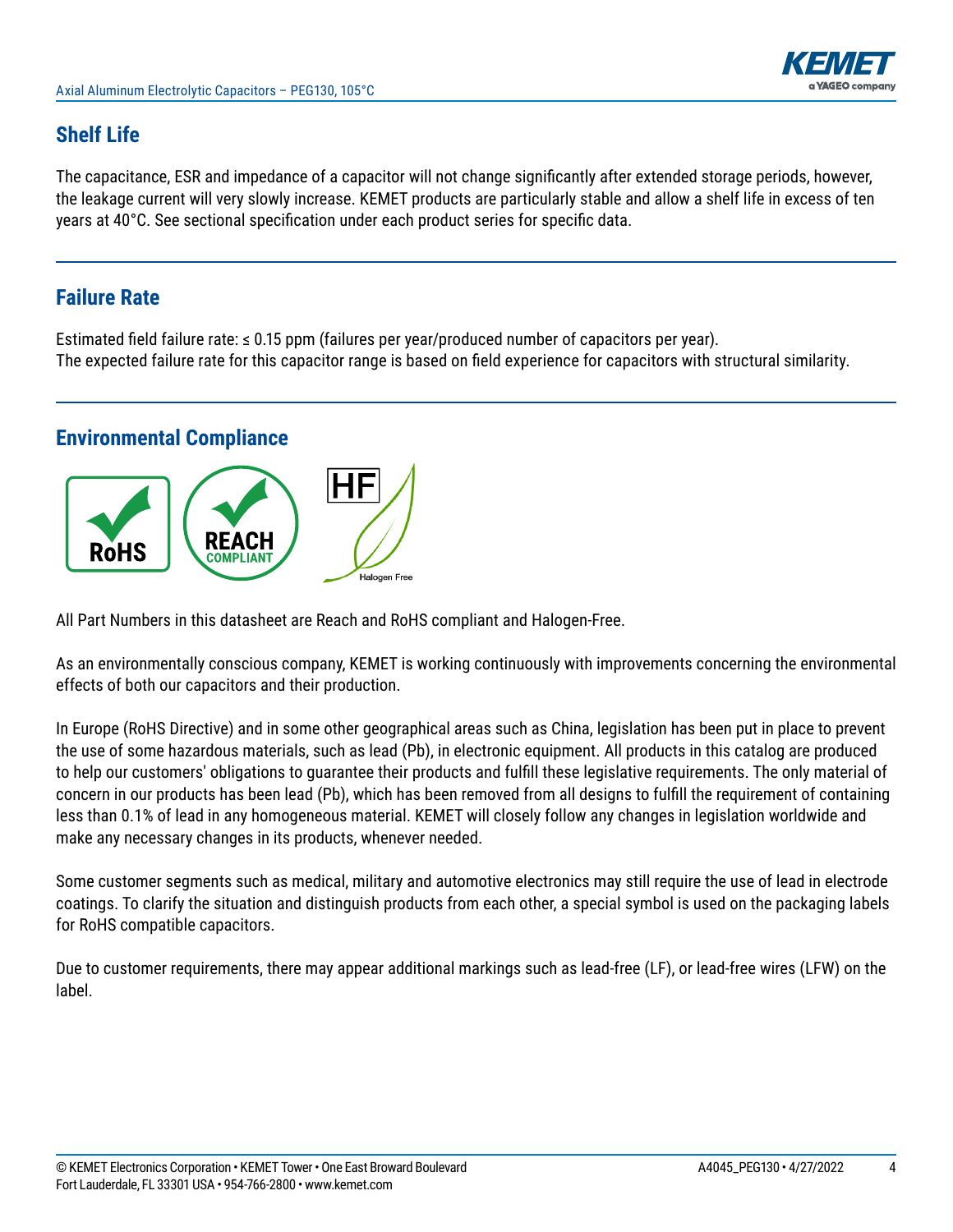

| <b>VDC</b> | <b>Rated</b><br><b>Capacitance</b> | <b>Size</b> | <b>Case</b><br><b>Size</b> | <b>Ripple Current Maximum</b> |                                      |                                      |              | <b>ESR Maximum</b>                      |                                        |                                         | <b>Part Number</b>                   |                 |
|------------|------------------------------------|-------------|----------------------------|-------------------------------|--------------------------------------|--------------------------------------|--------------|-----------------------------------------|----------------------------------------|-----------------------------------------|--------------------------------------|-----------------|
|            | 100 Hz<br>$20^{\circ}$ C (µF)      | <b>Code</b> | $D \times L$ (mm)          | 100 Hz<br>$105^{\circ}$ C (A) | $\geq$ 5 kHz<br>$60^{\circ}$ C $(A)$ | $\geq$ 5 kHz<br>$80^{\circ}$ C $(A)$ | $\geq 5$ kHz | $\geq$ 5 kHz<br>  100°C (A)   105°C (A) | 100 Hz<br>$20^{\circ}$ C (m $\Omega$ ) | 100 kHz<br>$20^{\circ}$ C (m $\Omega$ ) | $5 - 100$ kHz<br>105°C (m $\Omega$ ) |                 |
| 25         | 3600                               | н           | $20 \times 29$             | 1.72                          | 8.9                                  | 7.2                                  | 4.1          | 2.7                                     | 47                                     | 32                                      | 16.6                                 | PEG130HH4360QE4 |
| 25         | 4800                               |             | 20 x 37                    | 2.11                          | 10.8                                 | 8.8                                  | 4.9          | 3.2                                     | 36                                     | 24                                      | 13.0                                 | PEG130HJ44800E4 |
| 25         | 6300                               |             | $20 \times 46$             | 2.45                          | 12.1                                 | 9.9                                  | 5.5          | 3.6                                     | 30                                     | 21                                      | 11.3                                 | PEG130HL4630OE4 |
| 40         | 2000                               | н           | $20 \times 29$             | 1.44                          | 8.8                                  | 7.2                                  | 4.0          | 2.6                                     | 59                                     | 32                                      | 17.0                                 | PEG130KH42000E4 |
| 40         | 3000                               | J           | 20 x 37                    | 1.85                          | 10.7                                 | 8.7                                  | 4.9          | 3.2                                     | 42                                     | 24                                      | 13.1                                 | PEG130KJ43000E4 |
| 40         | 3900                               |             | $20 \times 46$             | 2.18                          | 12.3                                 | 10.0                                 | 5.5          | 3.6                                     | 33                                     | 19                                      | 11.3                                 | PEG130KL4390OE4 |
| 63         | 900                                | н           | $20 \times 29$             | 1.06                          | 7.2                                  | 5.9                                  | 3.3          | 2.2                                     | 94                                     | 40                                      | 25.1                                 | PEG130MH39000E4 |
| 63         | 1400                               |             | 20 x 37                    | 1.40                          | 9.0                                  | 7.4                                  | 4.1          | 2.7                                     | 64                                     | 29                                      | 18.8                                 | PEG130MJ41400E4 |
| 63         | 1800                               |             | 20 x 46                    | 1.65                          | 10.4                                 | 8.4                                  | 4.7          | 3.1                                     | 51                                     | 24                                      | 15.9                                 | PEG130ML41800E4 |
| <b>VDC</b> | <b>Rated</b><br><b>Capacitance</b> |             | Size Code   Case Size      | <b>Ripple Current</b>         |                                      |                                      |              | <b>ESR</b>                              |                                        | <b>Part Number</b>                      |                                      |                 |

## **Table 1 – Ratings & Part Number Reference**

# **Operational Life**

Operational life (L<sub>op</sub>) at ambient temperature T<sub>a</sub> and ripple current I<sub>AC</sub>.

Example:

Article: PEG130HH4360Q (20 x 27 mm) Ambient temperature (T $_{\rm a}$ ): +80°C Ripple current at 5 kHz  $(I_{AC})$ : 5.9 A

 $I_{\text{RAC}}$ (+105°C  $\geq 5$  kHz) = 2.7 A (from data table)  $\rightarrow$  I<sub>AC</sub>/I<sub>RAC</sub> (+105°C) = 2.2

Operational life: interpolation between the L<sub>op</sub>-curves  $\rightarrow$  L<sub>op</sub> ~ 80 kh (blue curves)

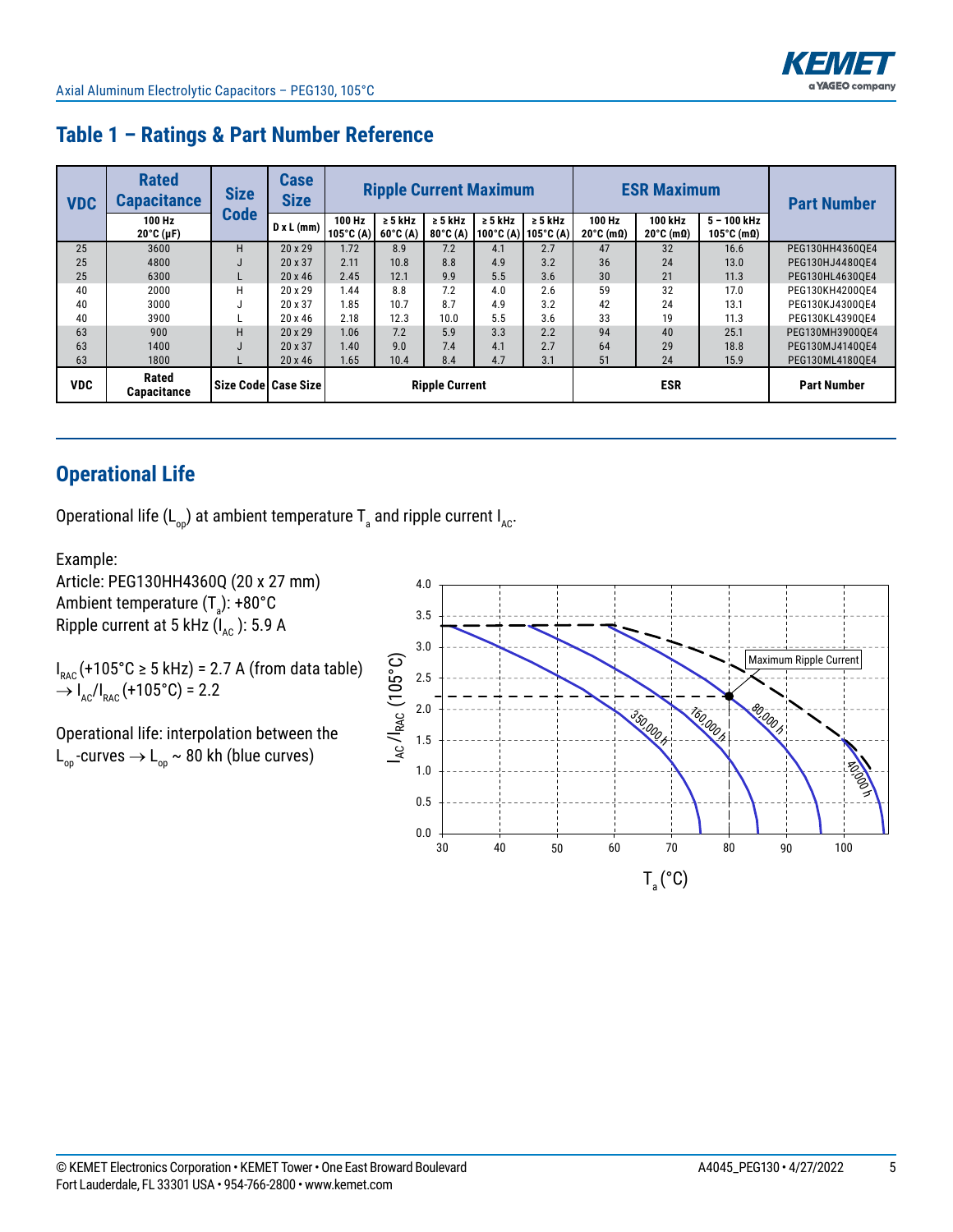

### **Marking**



# **Construction**

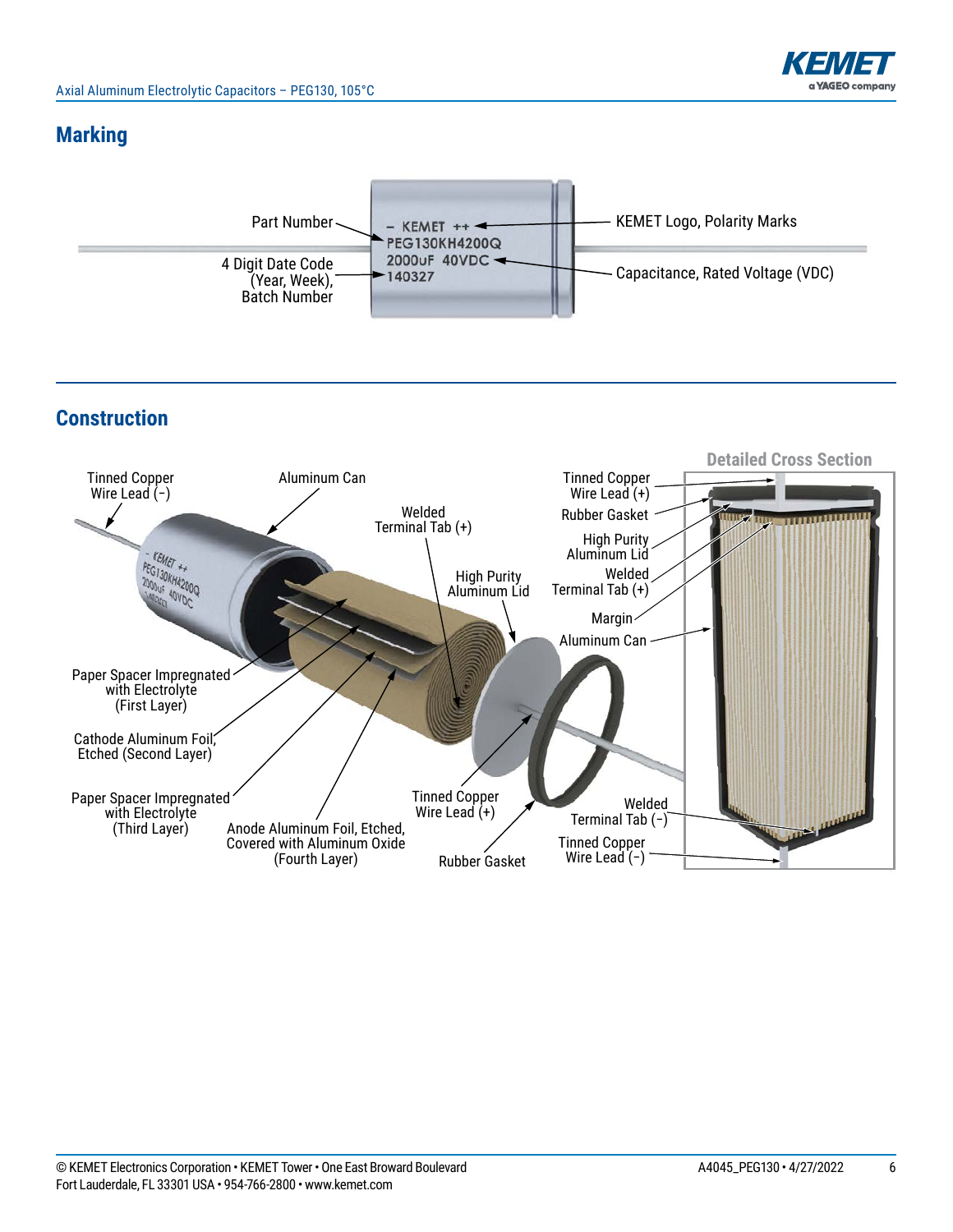

## **Construction Data**

The manufacturing process begins with the anode foil being electrochemically etched to increase the surface area and then "formed" to produce the aluminum oxide layer. Both the anode and cathode foils are then interleaved with absorbent paper and wound into a cylinder. During the winding process, aluminum tabs are attached to each foil to provide the electrical contact.

The winding is assembled to the capacitor aluminum can and to the aluminum lid. The can is filled with electrolyte and the winding is impregnated during a vacuum treatment. The capacitor is sealed. Throughout the process, all materials inside the housing must be maintained at the highest purity and be compatible with the electrolyte.

Each capacitor is aged and tested before being packed. The purpose of aging is to repair any damage in the oxide layer and thus reduce the leakage current to a very low level. Aging is carried out at elevated temperature and is accomplished by applying voltage to the device while carefully controlling the supply current. The process takes between 2 and 20 hours, depending on voltage rating.

Damage to the oxide layer can occur due to a variety of reasons:

- Slitting of the anode foil after forming
- Attaching the tabs to the anode foil
- Minor mechanical damage caused during winding

The following tests are applied for each individual capacitor.

Electrical:

- Leakage current
- Capacitance
- ESR
- Tan delta

Mechanical/Visual:

- Pull strength test of wire terminals
- Print detail
- Box labels
- Packaging, including packed quantity